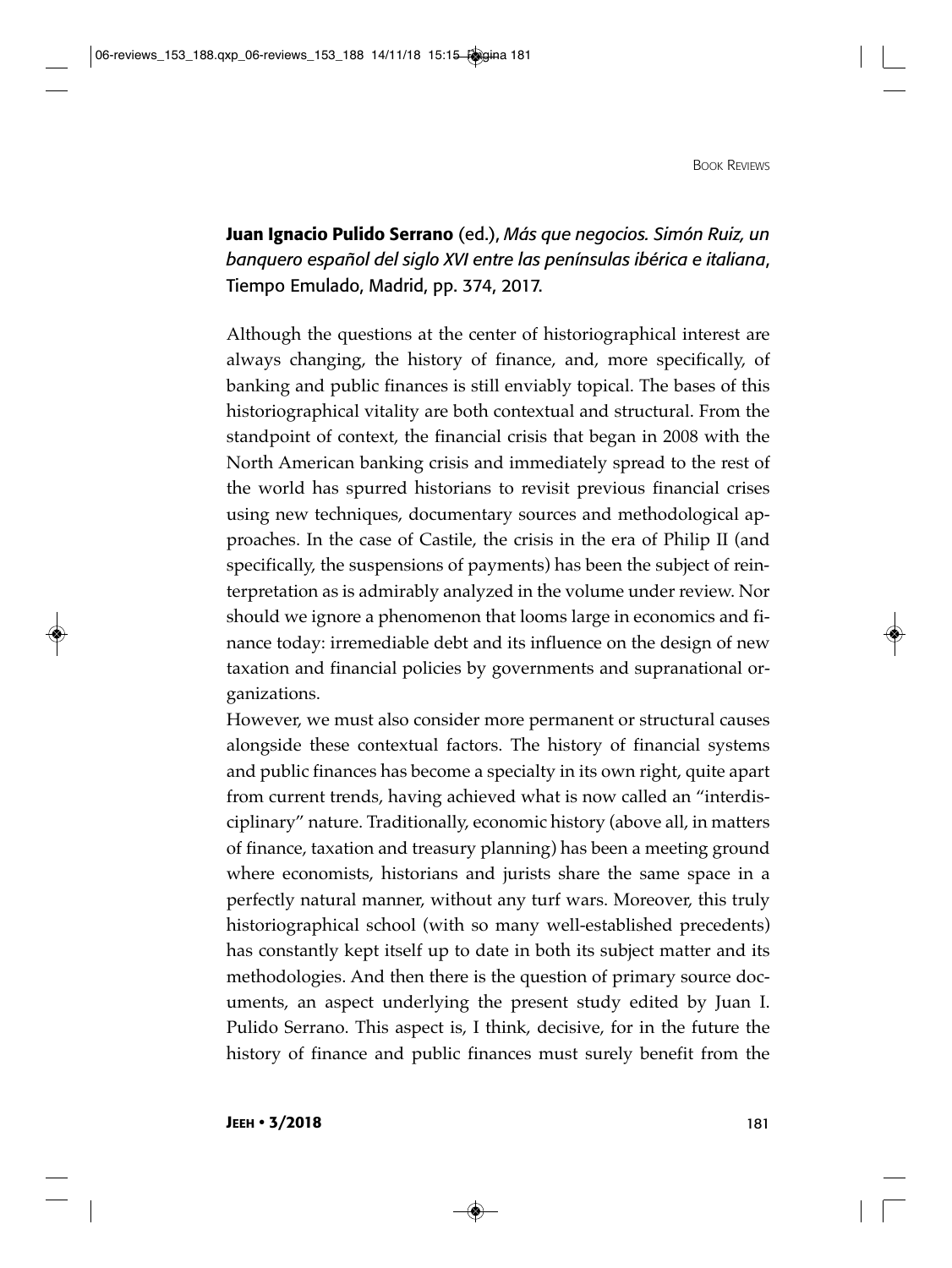continual increase in the archival documentary bases, a phenomenon rarely noted despite its importance. In fact, historians today have to deal with an unprecedented volume of archival information made available to them by new technologies. The title of the last chapter of this book, by Alicia Pérez y José Luis Arcas,"El laboratorio virtual 'casasimonruiz.com'" spares me further comment. Let us turn to the contents of the book.

The book has two distinct parts: the first is an introduction in which, based on three studies, the life and activities of the businessman Simon Ruiz are established (his biography, the town where he lived and the archive containing records of him both as a man and as a financier). The second part, comprising six studies, reviews Simon Ruiz's commercial and financial links with Rome, Genoa, Venice, Milan and Lisbon. Finally, the book is supplemented with a very interesting monograph on the application of new methods of analyzing the documents of the archive.

In "Simón Ruiz: bosquejo biográfico", Juan I. Pulido Serrano offers a concise but thorough presentation of Simon Ruiz's life, from his birth in Belorado (Burgos) around 1525-26. This brief biographical digression establishes one of the main points of the volume: the exceptional importance of the businessman Simon Ruiz's archive. His papers provide exhaustive information on every aspect of his life: his financial and mercantile activities, daily life in his luxurious Avila Street house in Medina del Campo, and his two marriages, with their corresponding family connections. Of key importance were the financial fairs held in May and October in Medina del Campo, a center from which Ruiz planned the expansion of his business to Nantes, Bilbao, Antwerp, the financial markets of Italy (Rome, Florence and Genoa, among others), and Lisbon. Ruiz amassed enormous personal wealth totaling almost half a million ducats, confirming his position as the prototype of the "Castilian bourgeois of the sixteenth century".

To return to the archive, Angel Laso Ballesteros' study ("Simón Ruiz en el Histórico Provincial de Valladolid") emphasizes a point that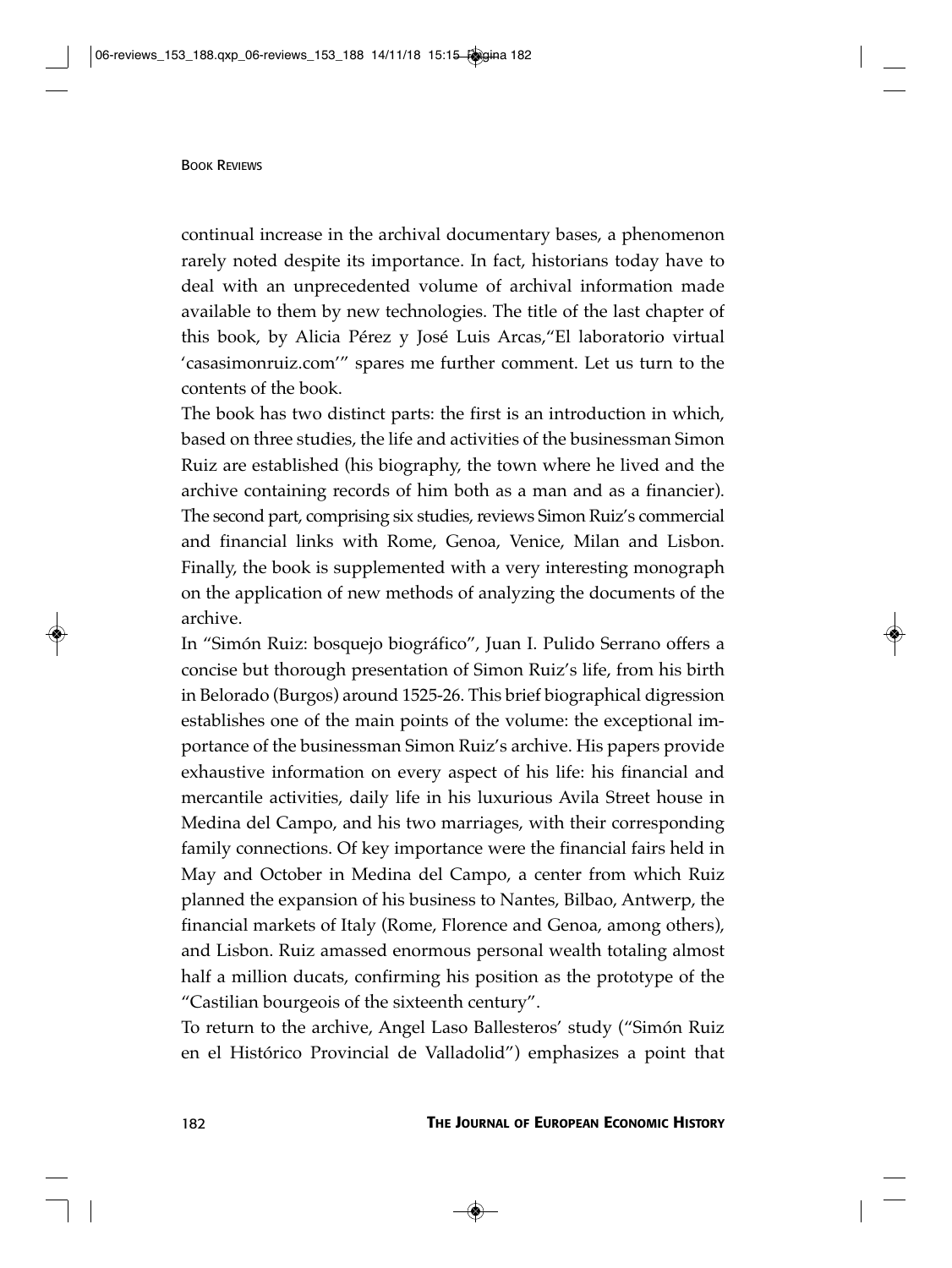seems fairly obvious but, for that very reason, is of great importance: the figure of Simon Ruiz and the inexhaustible stream of studies about his mercantile and financial activities can only be understood as a result of the survival of his impressive archive. To a great extent, Ruiz brings to mind a predecessor of his, Francesco Datini, a merchant and financier from Prato. Moreover, Laso, by analyzing the archival documents, leads the reader through the classic historical work on Simon Ruiz: Rivera Manescau, Angel de la Plaza, Miguel Bordonau, and so many others. Those studies attest to the work of our excellent archivists. If the nineteenth century was the "century of the archivists" in Europe, perhaps we may say the same of the twentieth century for Spanish archivists.

Medina del Campo: Certainly no one is more qualified to give us an excellent overview (not to be confused with a simplification) than Alberto Marcos Martín: ("Medina del Campo: de mercado internacional a mercado comarcal de productos agrarios"). His essay offers a detailed account of Medina del Campo as a historiographical theme: its demographic development, the origins and importance of the fairs in May and October, its status as the hub of the system of European payments in the sixteenth century, and also, using matchlessly convincing evidence, its decline and later ruin from 1567 to 1575 as a result – together with other, equally important factors – of the ceaselessly increasing pressure of taxation and its economic effects. Despite its complexity, Alberto Marcos explains this fiscal aspect with clarity and precision. He finds that the decline of Medina del Campo derived from the financial ruin of the monarchy itself, debt-ridden and contending with the worsening effects for it of accelerating economic change from the seventeenth century onward

We now turn to Simon Ruiz's private and commercial correspondence (his famous and indispensable collected letters). Let us start with Isabel Iannuzzi's essay, "Las cartas desde Roma: la importancia de las redes familiares". No study of Spanish finances in the sixteenth century would be complete without a reference to the financial market of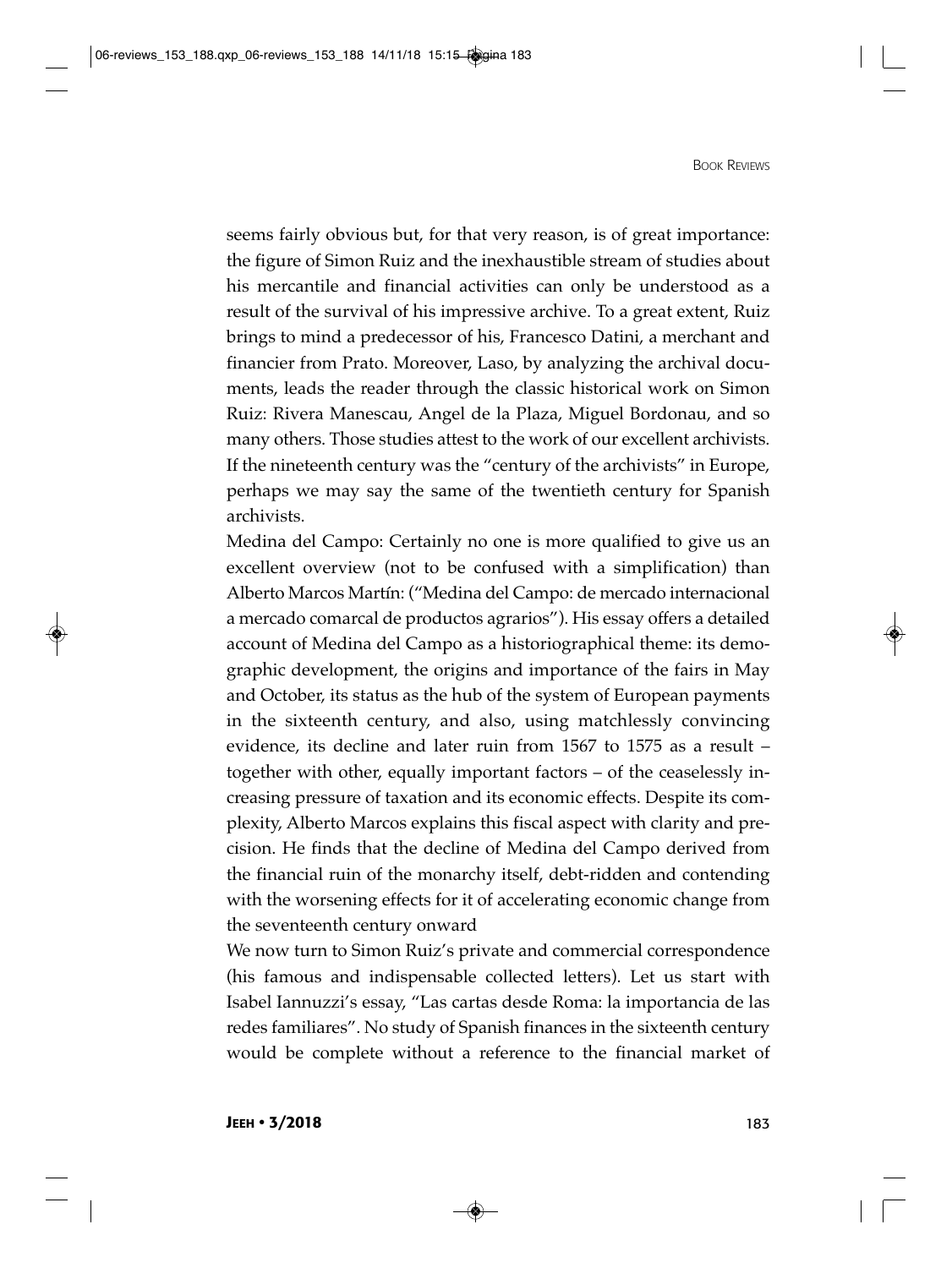Rome, whose true significance, in my opinion, has not yet been fully recognized. Through an analysis of innumerable letters, Professor Iannuzzi gives us what I am tempted to describe as an entomological study of Simon Ruiz's relations with the Roman financial world, including the importance of his family connections, by means of which he optimized his Italian business dealings, above all in Rome and Florence. It is worth highlighting her detailed analysis of the family ties between Ruiz and the Montalvos (well established in Rome). His correspondence with Cardinal Pacheco on the "Carranza affair" is also of enormous interest, bearing in mind that this "affair" had important financial repercussions both on the court of King Philip and on the finances of the Apostolic Chamber of Rome, and also on the intermediaries (that is to say, the businessmen).

One last observation about Rome and business dealings there. It would be a good idea to continue on the path taken by Isabella Iannuzzi in investigating the funds of the Camerale del Archivio di Stato di Roma, especially with reference to the documentation generated by the so-called "Notai della Reverenda Camera Apostolica." The absence of detailed catalogues in this work is noteworthy, although the results themselves make for a remarkable analysis of the Spanish interests in Rome.

Once again Juan I. Pulido Serrano ("Honores y negocios. Los caballeros de la orden de San Juan en el entorno de Simón Ruiz") uses a total of 88 letters to analyze the commercial relations between Ruiz and the Knights of Malta. In principle, Ruiz's business was simple: he lent money to the Order of Saint John on the island of Malta from his factors in Florence and Messina. It was in essence a purely financial activity, without involving commercial interests. From the letters it is easy to reconstruct Ruiz's personal and financial relations with the Order, without losing sight of an essential factor for a banker: the enormously powerful economic guarantee that the Knights possessed in Castile through the Gran Priorato.

Besides Simon Ruiz's archive, Pulido also relies on the solid foundation of Felipe Ruiz Martin's incomparable knowledge. With Simon Ruiz's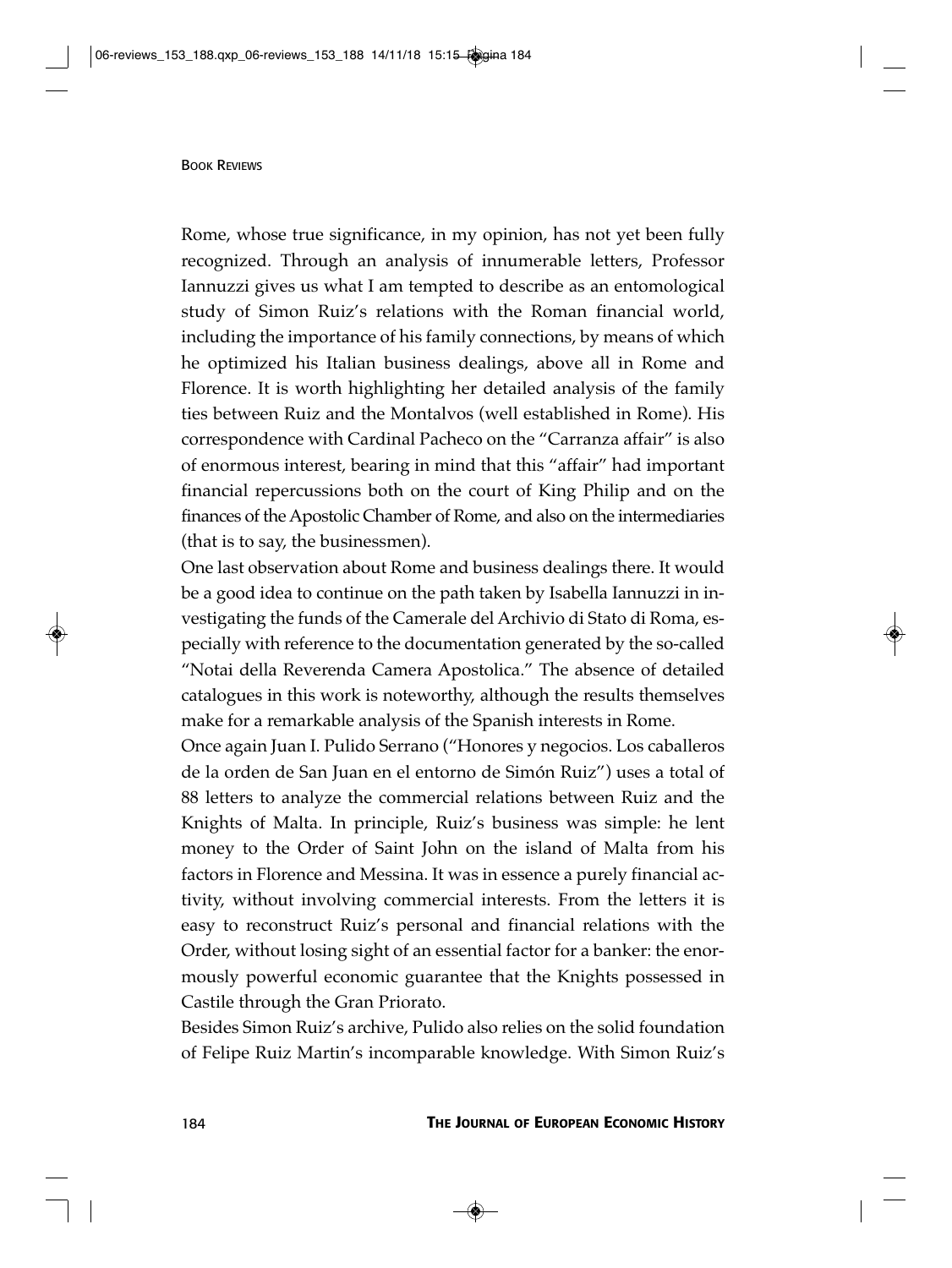letters and Don Felipe's expertise, the author has constructed an exemplary study that lays bare the devious business of the "encomiendas", the proceeds from lands in South America, always in parallel with the lucrative management of the Episcopal vacant sees and properties, and the corollary: the often stormy relationship with the landowners and "receivers" of the Order. The essay concludes with an interesting epigraph: Simon Ruiz's correspondence with the Knight Commander Briceño, at that time (1582) resident in Turin and maintaining excellent relations with the financial markets of Lyon and Paris.

"Confianza e interdependencia en el sistema de crédito hispánico a finales del siglo XVI: un análisis a través de las cartas de Génova del archivo Simón Ruiz" by Yasmina Ben Yessef is a study whose methodological proposal is persuasively straight forward in that it is based on the correspondence of the merchants and bankers involved, notably that of Simon Ruiz. Not only is such correspondence fertile material for the analysis of the financial and commercial activities, but it also allows us to define the compass of these money merchants' networks of clients. Ben Yessef's study, though presented as a preview of a more important piece of research, provides data for evaluating the advantageous position of Simon Ruiz after the 1575 suspension of payments, which allowed him to enter an even more profitable enterprise: the markets of asientos, or short-term loans, to the Monarchy, in the face of the weakness and discredit of the Genoese. The weakness of the Genoese also affected the papal businesses in Spain; above all in the field of the rent markets of the Episcopal vacancies, which had likewise been in their hands until then.

The author convincingly summarizes the Genoese's new role starting in 1579 with the ascendance of the Piacenza Fair, to the detriment of the traditional banking market of Besançon. This enables her to study Simon Ruiz's role in the Balbini family enterprises and the capital markets (asientos, and letters of exchange) in connection with Flanders, within the triangular Antwerp-Genoa-Madrid system, always conditioned by Simon Ruiz's distrust of his Genoese colleagues.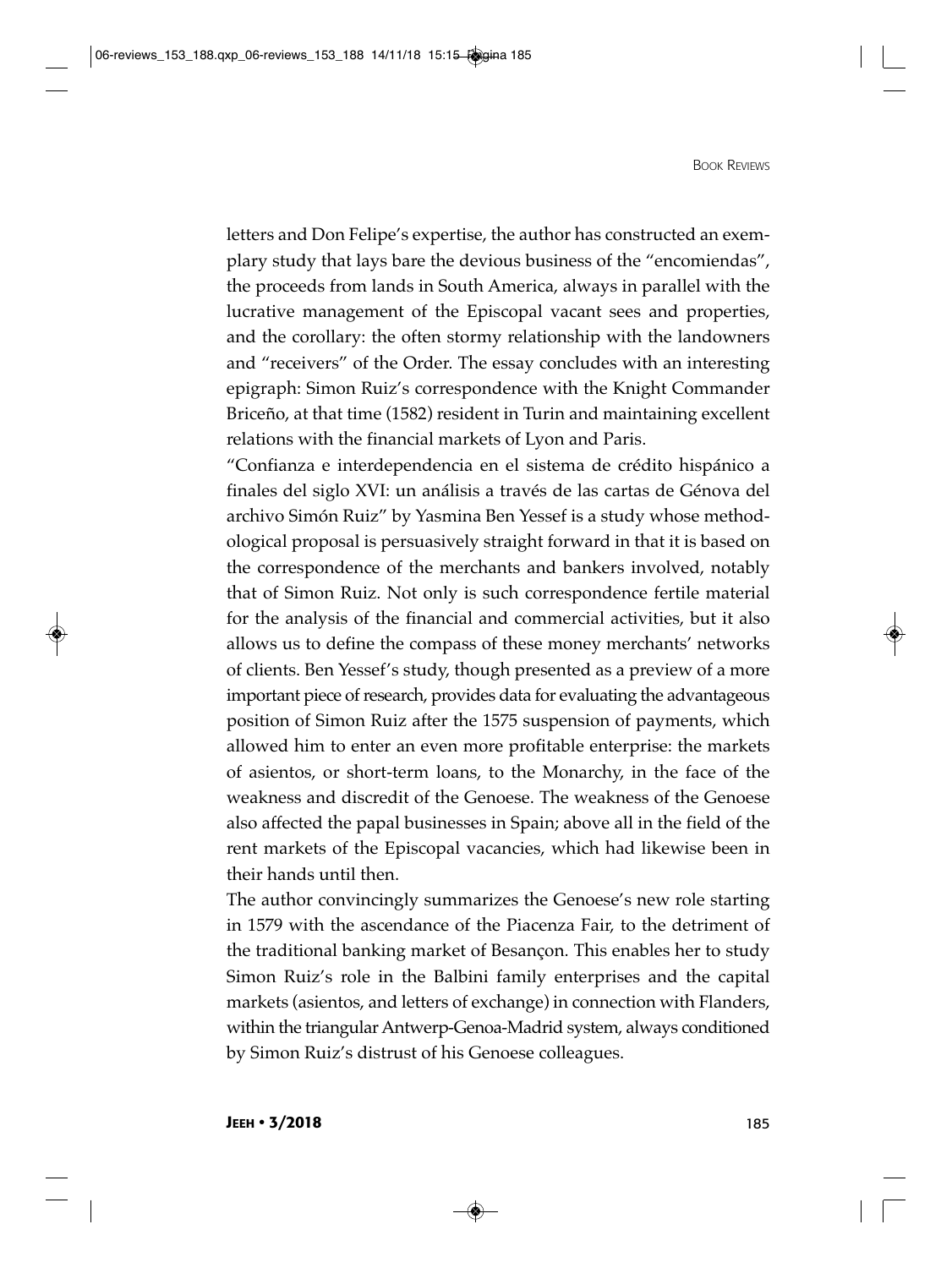More letters from Simon Ruiz. The chapter by Federica Ruspio ("La correspondencia de Simón Ruiz con la plaza veneciana") examines the exchange of letters between Venice and Simon Ruiz's house in Medina del Campo. The Venetian correspondence (only 94 letters) constitutes a small fraction of the almost five thousand letters of Italian origin deposited in Simon Ruiz's archive. It is entirely financial and confirms the fact that the Venetian market was not a priority in the concerns of Simon Ruiz. Chronologically, the Venetian correspondence spans the years 1578 to 1592; the main participants included the Bonvisi Company, Muzio Cappelletti, and Antonio Valderrama.

As the author explains, guided by the expertise of Felipe Ruiz Martín, this Venetian correspondence with Simon Ruiz opened "too narrow a window", for business with Venice was always marginal compared with Simon Ruiz's real Italian interests in Florence and Rome. In spite of the dearth of documentary sources, Federica Ruspio has accomplished a solid reconstruction of the Portuguese presence in Venice at the end of the sixteenth century. This Portuguese colony was to gain the status of "nation" both in the Venetian domains and from the Spanish Crown. Many of these Portuguese were conversos and real experts on Eastern merchandise (the spice market); moreover, the study offers a prosopographical survey of Simon Ruiz's correspondents in Venice, including Felipe Denis, Fernando Díaz, Antonio Valderrama and the Salamancan Diego Brochero.

With regard to the Milanese correspondence, the author relies on Gabriele Galli's study ("Finanzas y tejidos en la correspondencia milanesa del archivo Simón Ruiz"), which from the beginning recalls the quintessential works of Felipe Ruiz Martín. Once again, when Florence and Rome are not involved, the correspondence – in this case with Milan – shows chronological breaks, is relatively thin, and involves a small number of contacts: the Balbanis, and the Cassinas and Canobios; with the former on commercial affairs regarding textile products, and with the latter on strictly financial business.

Galli uses this correspondence to analyze who these merchants were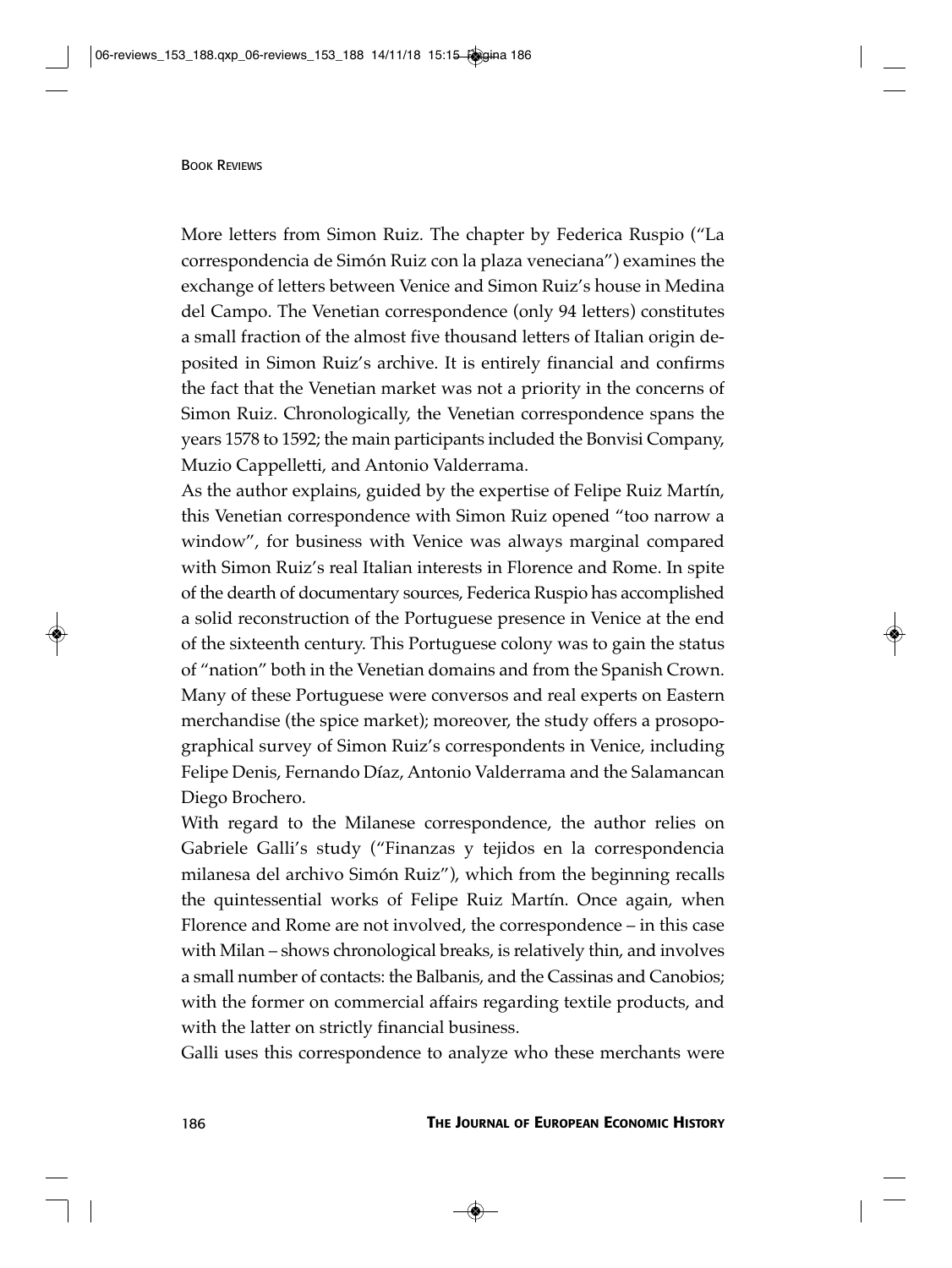and their dealings with Simon Ruiz, applying a prosopographical methodology. The Balbani family figures a great deal in the Ruiz archive, with more than 650 letters, mostly from Flanders and France. They were merchants who dealt in textiles of the highest quality, typical of the work of Flemish cities like Namur, Mons or Tournai, as well as of the Paris textile mills. The Milanese branch of the Balbanis who maintained relations with Simon Ruiz were connected through Antonio Balbini, and later through his son Juan and his partner Francisco Cristobal Luis. They all gave Simon Ruiz valuable economic and commercial information about the Milanese markets. Financially, Simon Ruiz's relationship with Milan was conducted through the Cassina and Canobio families, the former being well-connected with top European mercantile centers: Antwerp, Rome, Seville and Lisbon. All the dealings with these Milanese partners concerned banking: "asientos", that is, short-term loan contracts, although the information provided by Galli shows that Simon Ruiz's participation was relatively small.

Juan I. Pulido is the author of a third chapter, "La penetración de los portugueses en la economía española durante la segunda mitad del siglo XVI". It is an overview (based on the classic literature, as well as on sources from the Simon Ruiz archive) of the growing role of the Portuguese in the management of the income of the monarchy, the nobility and the Church, from the end of the sixteenth century until its consolidation throughout the seventeenth century (the reigns of Philip III and Philip IV).

Pulido's work reflects his excellent knowledge of the documentary resources in Simon Ruiz's archive, which has enabled him to reconstruct Ruiz's commercial relations with the Lisbon market during the reign of Philip II in the lucrative business of cereals, livestock, salt and textiles. In addition, obviously, to asientos and other financial businesses, which allowed Simon Ruiz to become one of the leading businessmen of Castile and to expand into the most important European markets, always in combination with the Portuguese. And on this point, I